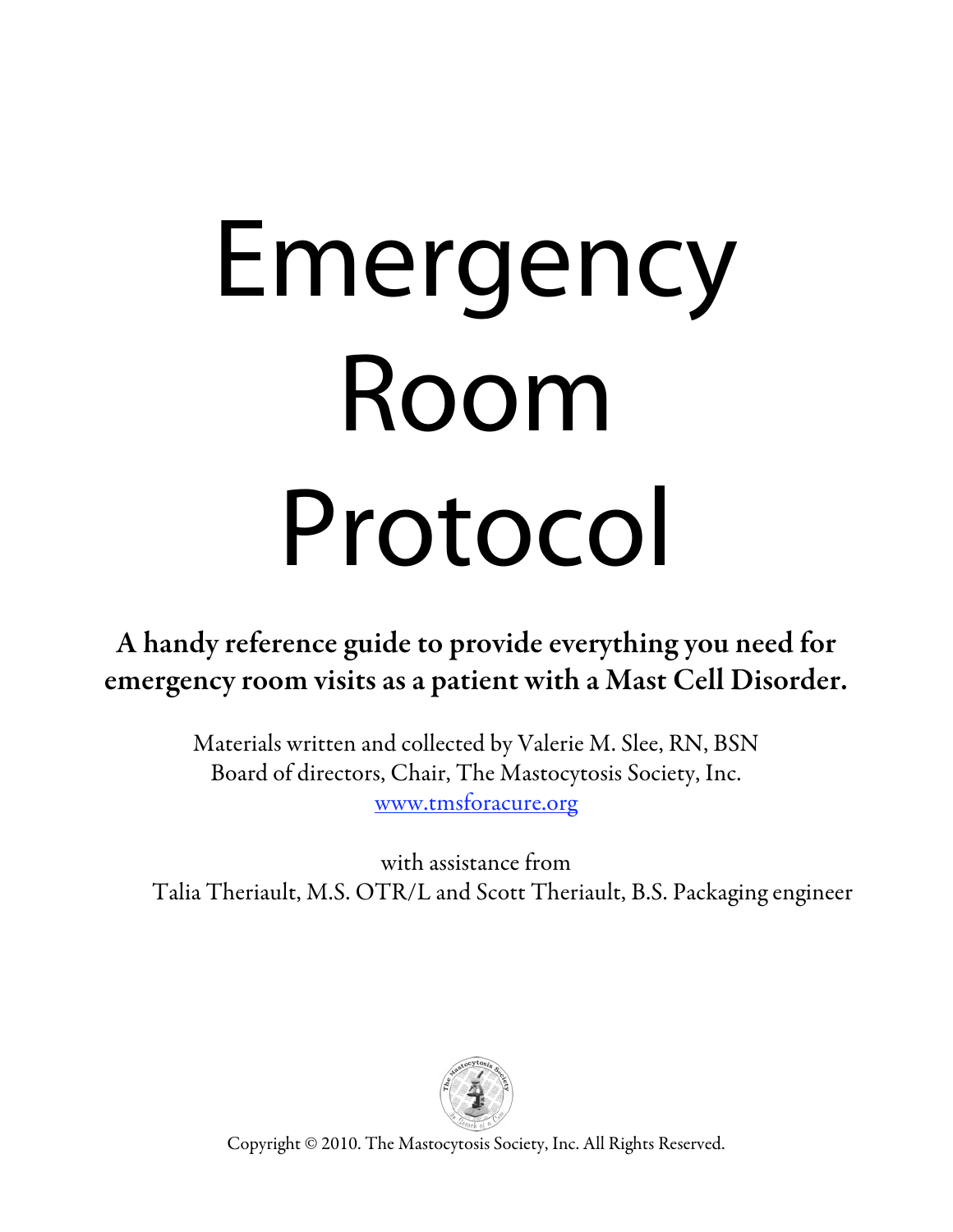

The Mastocytosis Society

For information about mastocytosis and mast cell related disorders, direct your Internet browser to The Mastocytosis Society, Inc. Website:

# http://www.tmsforacure.org

To contact The Mastocytosis Society, Inc. Board of Directors, you can email:

# tmsbod@tmsforacure.org

The Mastocytosis Society, Inc. also maintains a message only phone line that patients and health care professionals may call in an emergency and leave a message. A Board of Directors member will reply or contact the necessary physician specialist on their behalf.

# Call 909-206-2786 or 909-20-MASTO

Valerie Slee, Chair of the Board of Directors may also be reached directly by email at:

# chairman@tmsforacure.org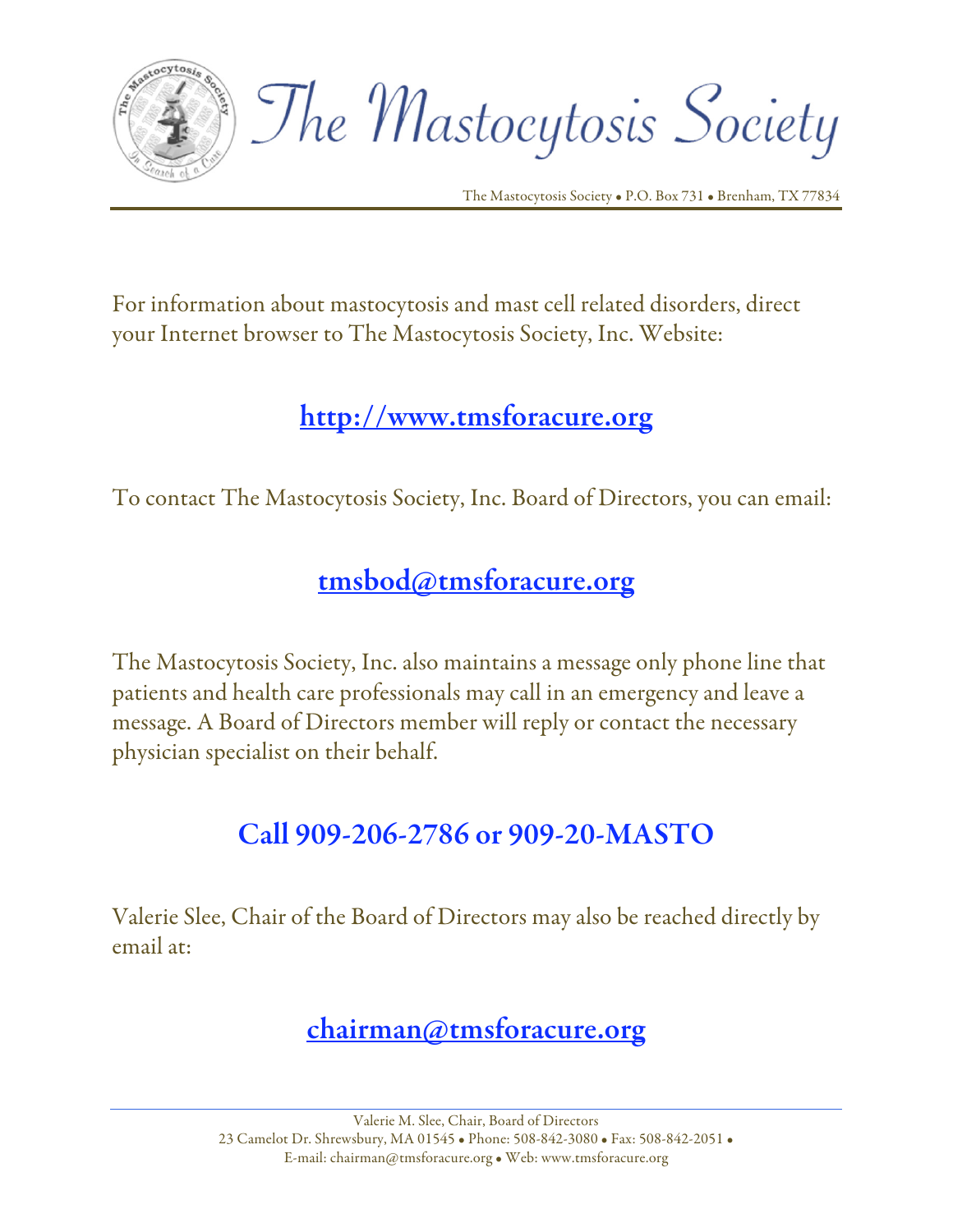

## **WHAT TO SAY UPON ARRIVING IN THE EMERGENCY ROOM: BRIEF SCRIPTS**

1. If your problem is a full blown mast cell attack/mast cell degranulation/fainting/anaphylaxis:

I am years old with a known systemic mast cell disorder, and I am having anaphylaxis. (Say this even if you have not experienced anaphylaxis before as any mast cell degranulation attack can result in full blown anaphylaxis.)

2. If your problem is something else, ( virus, fracture, auto accident, etc) and your mast cells are already flaring up:

I am zears old with  $($ i.e. an injury to my left knee). I also have a systemic mast cell disorder, and I am already showing signs of mast cell degranulation, which can quickly turn into anaphylaxis. I need to be treated immediately to prevent that from happening.

 3. If you have cutaneous disease but have systemic symptoms from the mast cell mediators released from your skin lesions:

I am vears old and I have cutaneous mastocytosis with systemic Effects from the release of mediators in my skin lesions. I am at high risk for anaphylaxis and need to be treated immediately to prevent that.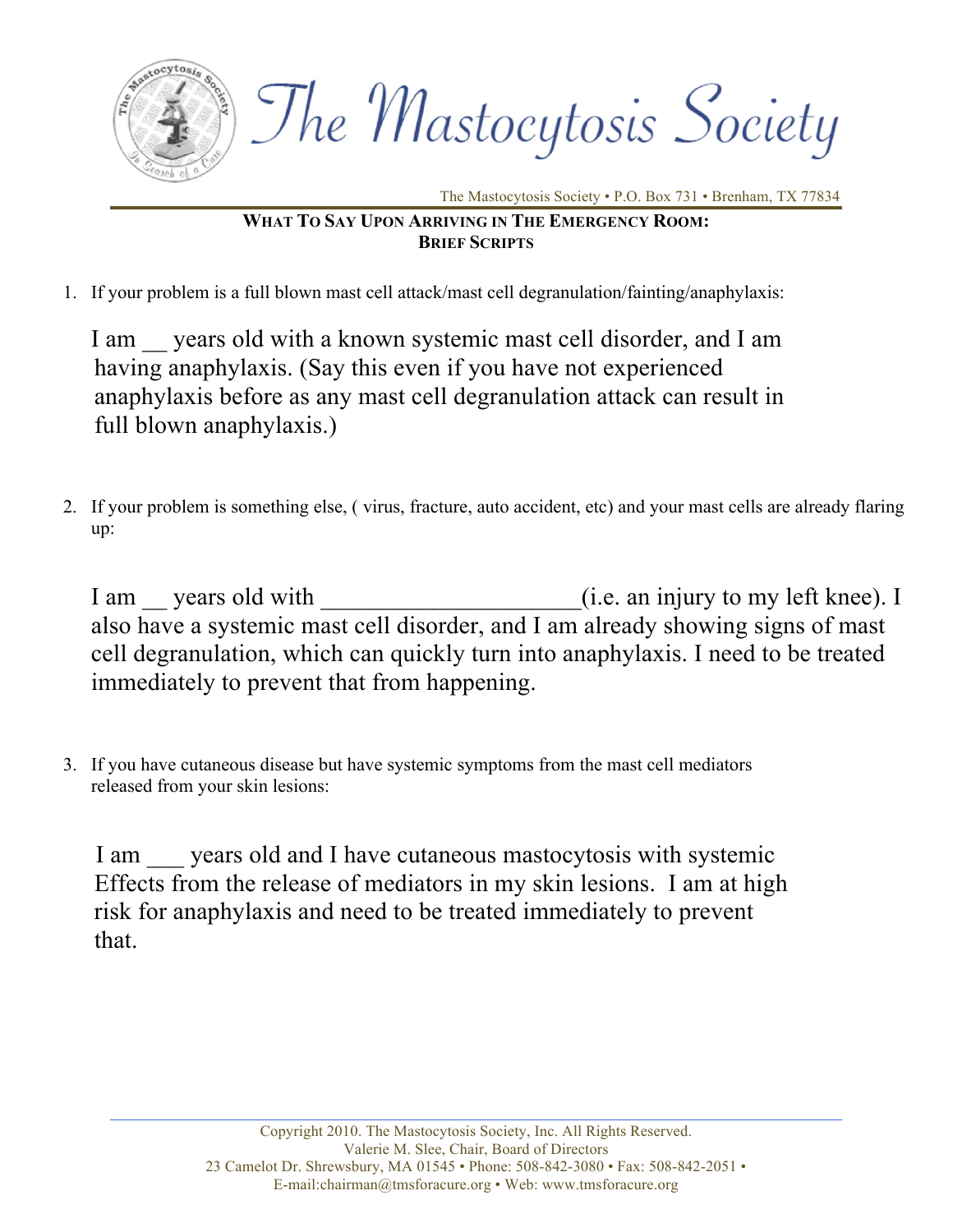

The Mastocytosis Society

## **Medical Emergency Response Plan**

**for Systemic Mastocytosis, Mast Cell Activation, and Anaphylaxis**

If the patient presents with flushing, rash, hives, swelling, abdominal pain, nausea, vomiting, shortness of breath, wheezing or hypotension, respond with the following:

#### **Administer**

- Epinephrine 0.3 cc of 1/1000 and repeat 3x at 5-minute intervals if BP < 90 systolic (0.1 cc for children under 12)
- Benadryl (Generic: diphenhydramine) 25-50 mg (12.5-25 for children under 12) orally, intramuscular or intravenously every 2—4 hours or Atarax (Generic: hydroxizine) 25mg (12.5 mg for children under 12) orally every 2—4 hours
- Solu-Medrol (Generic: methylprednisolone) 120 mg (40 mg for children under 12) IV/IM
- Oxygen by mask or nasal canula 100%
- Albuterol nebulization

#### **Call 911 and take the patient to the closest Emergency Room.**

#### **Pre-medication for major and minor procedures and for radiology procedures with and without dyes:**

- Prednisone 50 mg orally (20 mg for children under 12) 24 hours and 1—2 hours prior to surgery
- Benadry1 (Generic: diphenhydramine) 25-50 mg orally (12.5 mg for children under 12) or Atarax (Generic: hydroxizine) 25 mg orally, 1 hour prior to surgery
- Zantac (Generic: ranitidine) 150 mg orally (20 mg for children under 12) 1 hour prior to surgery
- Singulair (Generic: montelukast) 10 mg orally (5 mg for children under 12) 1 hour prior to **Surgery**

### **Drugs to be avoided:**

- Aspirin and non-steroidal anti-inflammatory medications
- Morphine, codeine derivatives
- Vancomycin

Recommend: Tylenol

The Mastocytosis Society thanks Dr. Mariana Castells for this emergency protocol.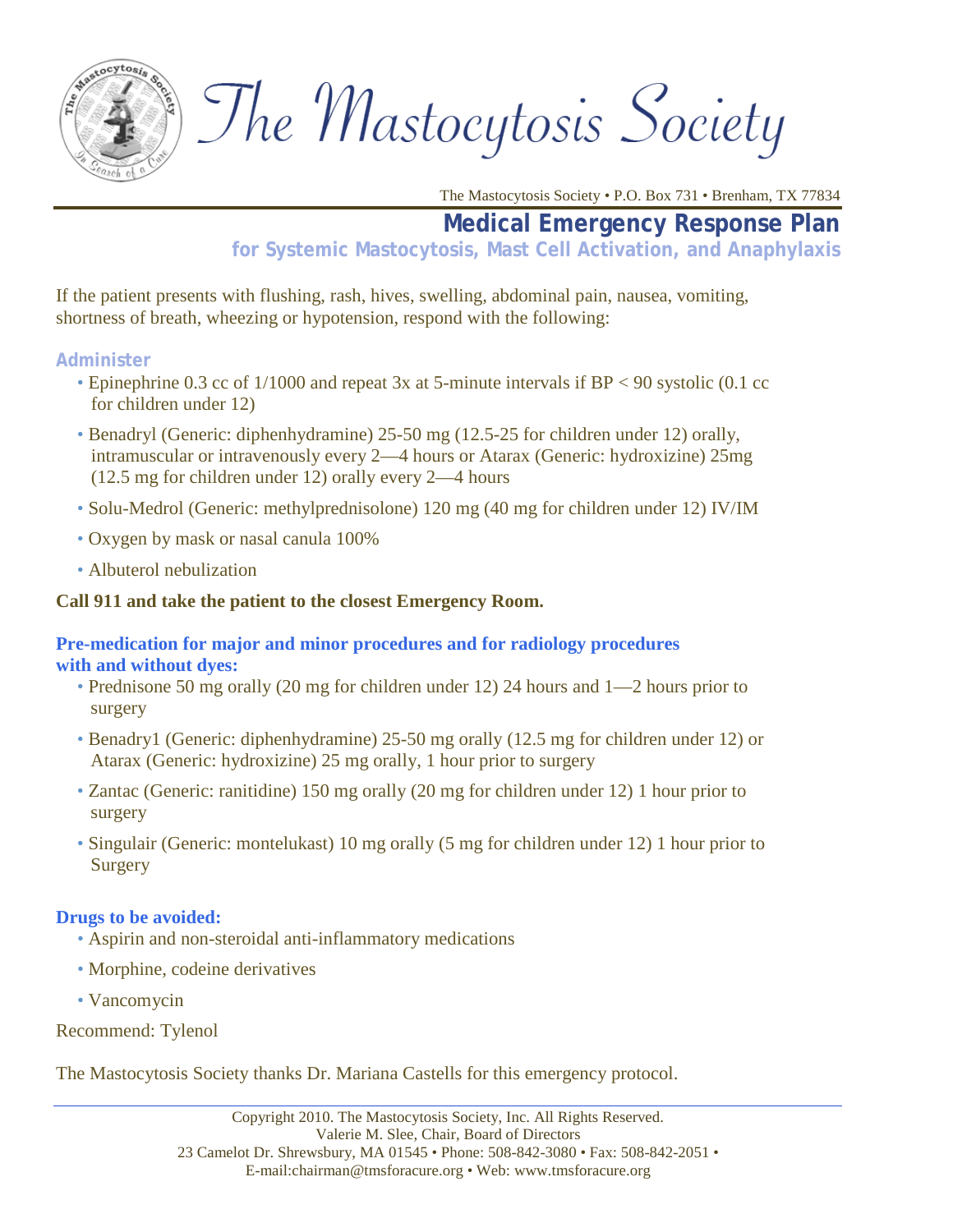

**QUICK REFERENCE GUIDE: MEDICATIONS TO USE AND AVOID IN PATIENTS WITH MAST CELL DISEASE IN EMERGENCY SITUATIONS**

I

Please note: Some of the Drugs to Avoid may be given if absolutely necessary, if given with a prep to stabilize mast cells. Please refer to one of our mast cell experts for instructions.

| 11                      |                                                                                                                                                                                                                                                                                 |                                                                                    |  |  |
|-------------------------|---------------------------------------------------------------------------------------------------------------------------------------------------------------------------------------------------------------------------------------------------------------------------------|------------------------------------------------------------------------------------|--|--|
| <b>Medication Type</b>  | <b>AVOID THESE DRUGS</b>                                                                                                                                                                                                                                                        | Drugs that are typically<br>tolerated                                              |  |  |
| <b>General Drugs</b>    | Alcohol<br>Amphoteracin B<br>anticholinergic drugs<br>$\overline{a}$<br>Dextran<br>$\blacksquare$<br>Dextromethoraphan<br>Ethanol<br>$\blacksquare$<br>Polymyxin B<br>Quinine<br>Vancomycin IV<br>$\alpha$ -adrenergic blockers<br>$\beta$ -adrenergic blockers<br>$\mathbf{H}$ | $^{\prime}$                                                                        |  |  |
| <b>Pain Medications</b> | Opioid narcotics (may be<br>tolerated by<br>some individuals)<br>$\overline{a}$<br>Toradol<br>$\blacksquare$<br>Non-steroidal anti-"<br>inflammatory drugs (unless the<br>patient is<br>already taking a drug from this<br>class)<br>$^{\prime\prime}$                          | Fentanyl (may require adjunct<br>treatment with Zofran)<br>Tramadol<br>$^{\prime}$ |  |  |
| <b>Muscle Relaxants</b> | Atracurium<br>Doxacurium<br>D-tubocurarine<br>Metocurine<br>Mivacurium<br>Succinylcholine                                                                                                                                                                                       | Pancuronium<br>vercuronium<br>$\pmb{\mathsf{H}}$                                   |  |  |

Copyright 2010. The Mastocytosis Society, Inc. All Rights Reserved.

Valerie M. Slee, Chair, Board of Directors

23 Camelot Dr. Shrewsbury, MA 01545 • Phone: 508-842-3080 • Fax: 508-842-2051 •

E-mail:chairman@tmsforacure.org • Web: www.tmsforacure.org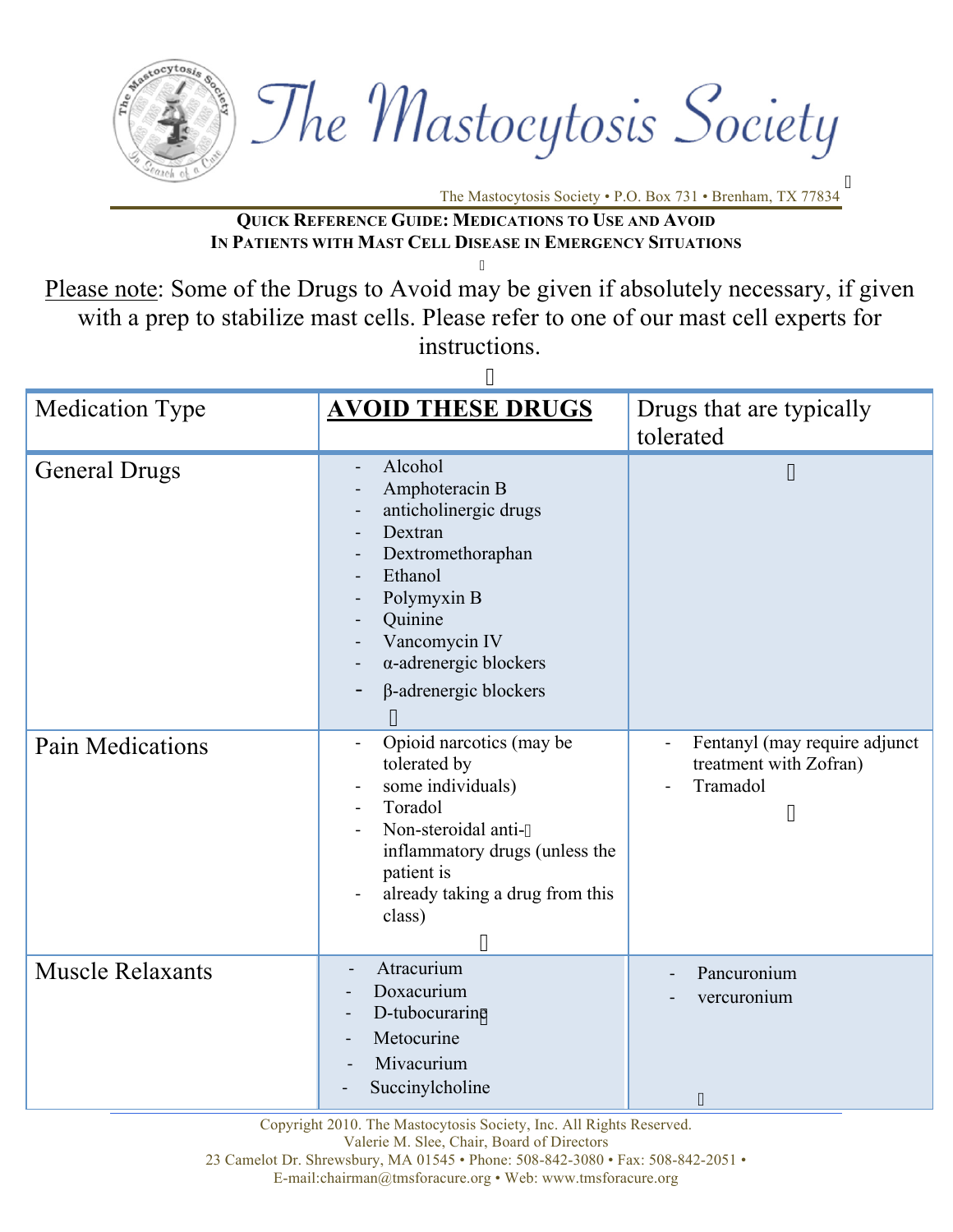|                                  | <b>QUICK REFERENCE GUIDE</b>                                                                                                  |                                                                                                                                                                                             |
|----------------------------------|-------------------------------------------------------------------------------------------------------------------------------|---------------------------------------------------------------------------------------------------------------------------------------------------------------------------------------------|
| <b>Local Anesthetics</b>         | Benzocaine<br>$\blacksquare$<br>Chloroprocaine<br>$\blacksquare$<br>Procaine<br>$\blacksquare$<br>Tetracine<br>$\blacksquare$ | Bupivacaine<br>Lidocaine<br>$\blacksquare$<br>Mepicacaine<br>$\blacksquare$<br>Prilocaine<br>$\blacksquare$<br>Levobupivacaine<br>$\overline{\phantom{a}}$<br>Ropivacaine<br>$\blacksquare$ |
| Intraoperative Induction<br>Meds |                                                                                                                               | Ketamine<br>$\equiv$<br>Midazolam<br>$\overline{\phantom{a}}$<br>Propofol<br>$\overline{\phantom{a}}$                                                                                       |
| <b>Inhaled Anesthetics</b>       |                                                                                                                               | Sevoflurane                                                                                                                                                                                 |

Please note: the majority of the information in this quick reference guide was taken from the article by Gould and Park, and placed into this quick reference guide for ease of use by ER practitioners.

References:

- 1. DVDs from the TMS Annual Conferences, 2006, 2007, 2008, 2009.
- 2. *What You Should Know About Anesthesia-It Could Save Your Life*. Nancy Gould and Regis Park. www.tmsforacure.org
- 3. *Mastocytosis: Perioperative Considerations*. V.A. Goins. AORN Journal. December 1991: 54(6):1229-1238.
- 4. Mastocytosis: Current Concepts in Diagnosis and Treatment. L. Escribano, C. Akin, M. Castells, A. Orfao, DD.Metcalfe, Annals of Hematology(2002); 81 677-690.

#### **QUICK REFERENCE GUIDE**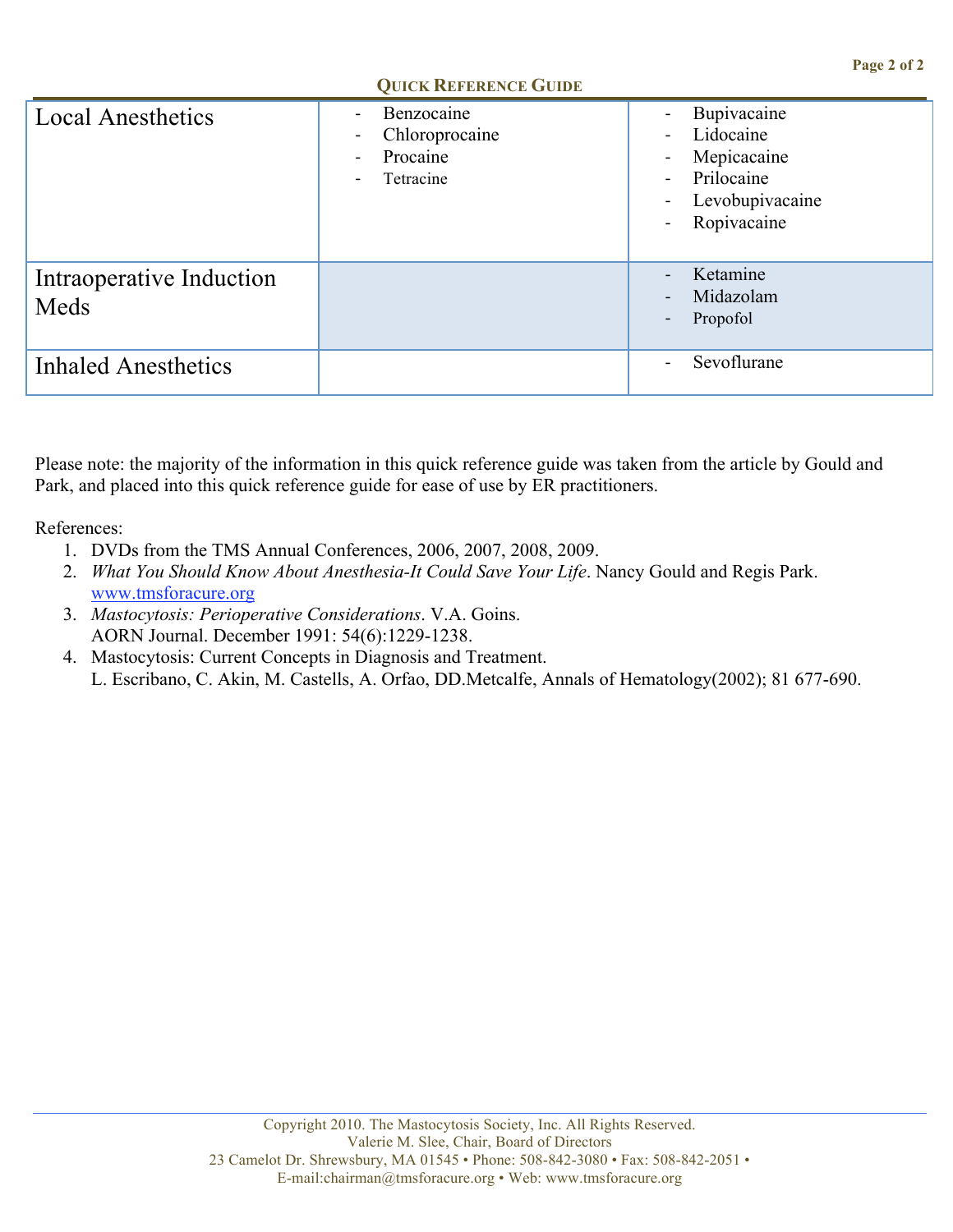

The Mastocytosis Society

## **LABORATORY TESTS TO RUN IN THE EMERGENCY ROOM DURING AN ACUTE MAST CELL DEGRANULATION EPISODE OR ANAPHYLAXIS**

- 1. Serum Tryptase-upon arrival in the ER and three hours later.
- 2. 24 hour urines for:

 n-methyl histamine prostaglandin D2 ( PGD2) prostaglandin 11 beta F2A (BPG-F2A)

- 3. Complete chemistry panel
- 4. CBC with differential

You MUST have your allergist or primary care provider sign the bottom of this form stating that he or she will be responsible for the follow-up on the 24 hour urine collections. Otherwise, the ER physicians will be reluctant to order them since they cannot be sure of follow-up care. Remember to contact your physician for follow-up after discharge. \*\*\*\*\*\*\*\*\*\*\*\*\*\*\*\*\*\*\*\*\*\*\*\*\*\*\*\*\*\*\*\*\*\*\*\*\*\*\*\*\*\*\*\*\*\*\*\*\*\*\*\*\*\*\*\*\*\*\*

I agree to provide follow-up care for my patient,

And will obtain the results of the 24 hour urine collections that were initiated in the emergency room setting, and will provide appropriate care based on the results.

| Printed Name of Physician |      |  |
|---------------------------|------|--|
| Signature of Physician    | Date |  |
| <b>Contact Address</b>    |      |  |
|                           |      |  |
| <b>Phone Number</b>       |      |  |
| Fax Number                |      |  |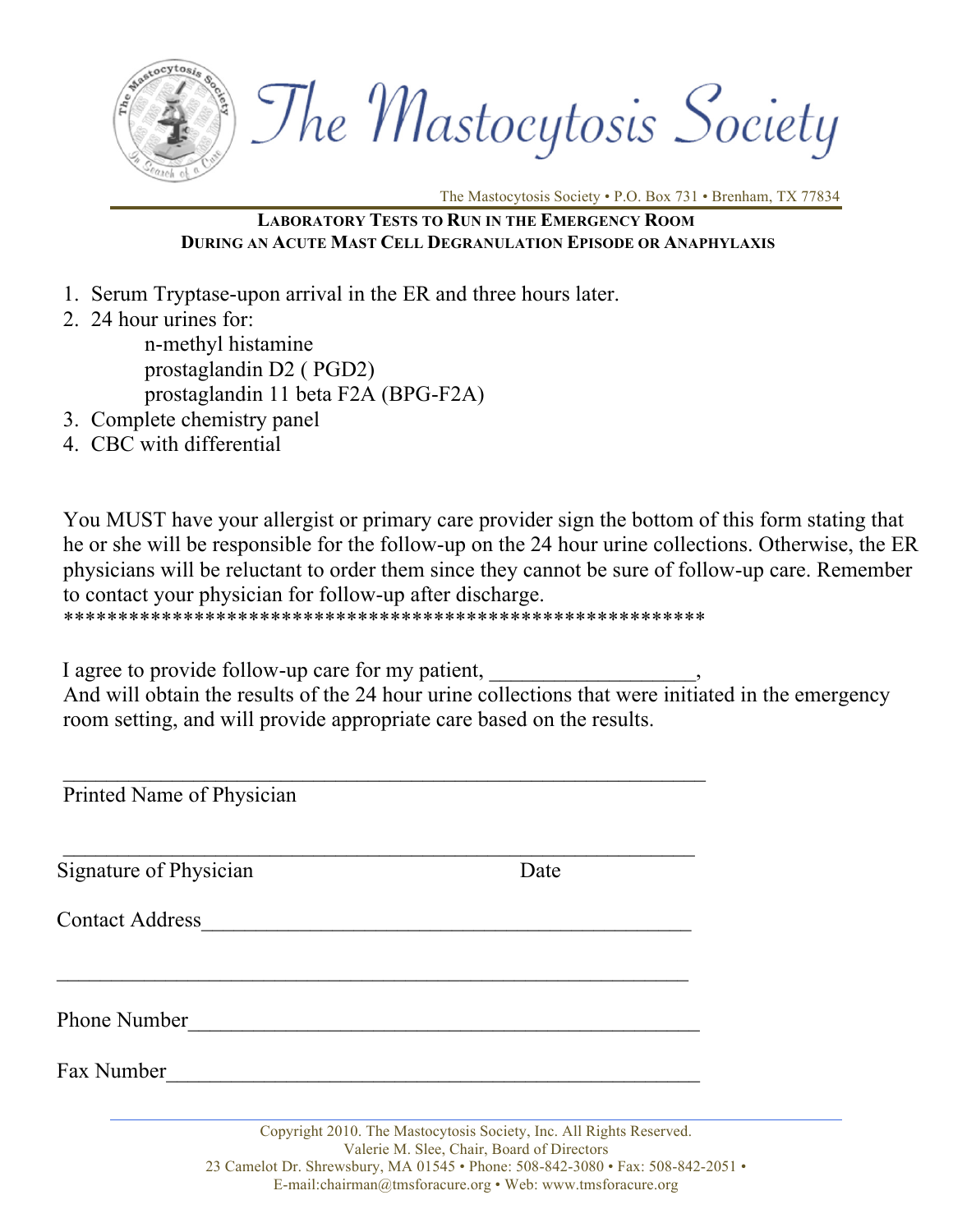

The Mastocytosis Society

#### **MEDIC ALERT AND OTHER MEDICAL JEWELRY**

When deciding what to put on your medical jewelry, the first word should always be:

 Anaphylaxis! If, and only if, you are on a Beta blocker, add the following: On Beta blockers-give glucagon with Epinephrine.

Followed by systemic mastocytosis or systemic mast cell disorder. Do not put mast cell activation disorder *yet* until it is more uniformly recognized.

Then add (if you have them): Drug Allergies.

You probably have more than one, and since there will not be room to list them all, they will be kept at the Medic Alert headquarters. This is an advantage of choosing a medical jewelry company that stores data. An alternative is one that provides a USB flashdrive with all the details of your medical history, like American Medical.

Then add (if you have them: Food Allergies.

Then add any critical other allergies such as Allergy to Insect Stings.

Next add other illnesses, such as diabetes, unstable vasospastic angina, Hashimoto's thyroiditis, etc.

Thank you to the members of the TMS Medical Advisory Board who contributed their thoughts to this page. Valerie M. Slee, Chair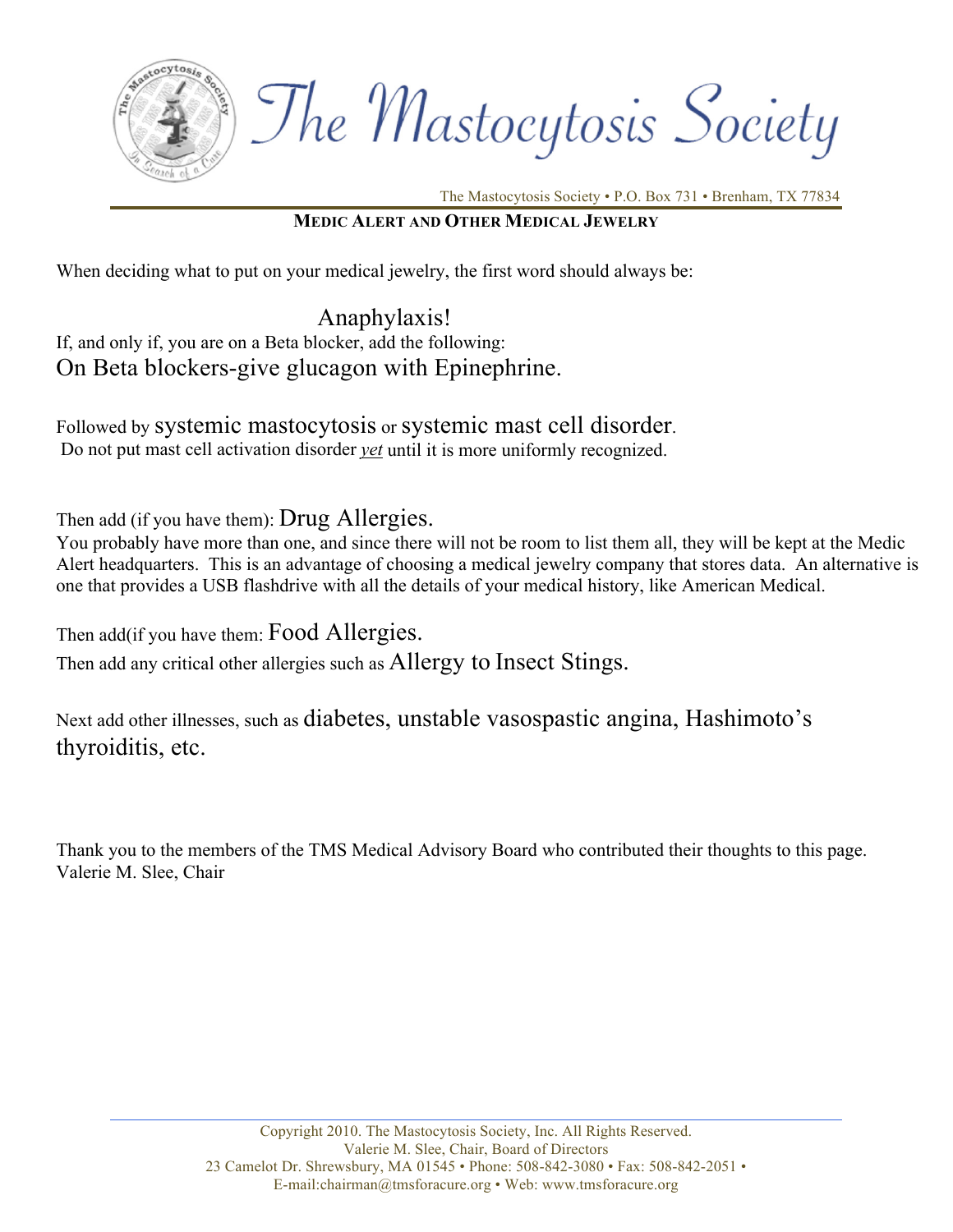

The Mastocytosis Society

#### **ADDITIONAL WAYS TO ADVOCATE FOR A CHILD IN THE EMERGENCY ROOM SETTING**

- 1. Offer the copy of The Special Edition of The Mastocytosis Chronicles for Healthcare Professionals, and refer to the page on Pediatric Mastocytosis.
- 2. Explain that mast cells in cutaneous lesions release mediators that result in systemic symptoms, sometimes severe, such as flushing, nausea, vomiting, diarrhea, headaches, itching, difficulty concentrating, dizziness, etc. (add your child's symptoms here.)
- 3. Explain clearly how your child manifests early signs of deterioration or anaphylaxis, especially if it is not a typical presentation:
	- Does your child develop hives or swelling around the face or mouth? eyes, or develop flushing or pallor?
	- Does your child get an itchy, red rash (other than hives)?
	- Does your child develop a cough, especially one that can be staccato in nature in younger children, or may mimic their asthma cough
	- **Does your child develop frequent sneezing and/or a runny nose?**
	- Does your child exhibit shortness of breath?
	- Does your child complain of chest pain even in the absence of shortness of breath?
	- Does your child complain of a mouth or tongue that feels funny? (Note: this may happen well before any visible oral swelling can be recognized or appreciated on exam.
	- Does your child exhibit hoarseness or a change in voice?
	- Does your child clear his or her voice repetitively?
	- Does your child complain of trouble swallowing, or appear to be drooling excessively?
	- Does your child exhibit sudden abdominal pain?
	- Does your child develop nausea? vomiting? In some children, this may be the only initial symptom.
	- Does your child feel anxious, or tell you that something awful is happening?

You know your child best, so be sure to educate the ER about how to recognize early anaphylaxis in your child.

4. Make sure that all medications and IV additives are alcohol free.

References:

- 1. *Anaphylaxis*. Mayo Foundation for Medical Education and Research, 1998-2010, February 2009.
- 2. *What You Should Know About Anaphylaxis.* American Academy of Allergy, Asthma and Immunology. February 2009.

Copyright 2010. The Mastocytosis Society, Inc. All Rights Reserved. Valerie M. Slee, Chair, Board of Directors 23 Camelot Dr. Shrewsbury, MA 01545 • Phone: 508-842-3080 • Fax: 508-842-2051 • E-mail:chairman@tmsforacure.org • Web: www.tmsforacure.org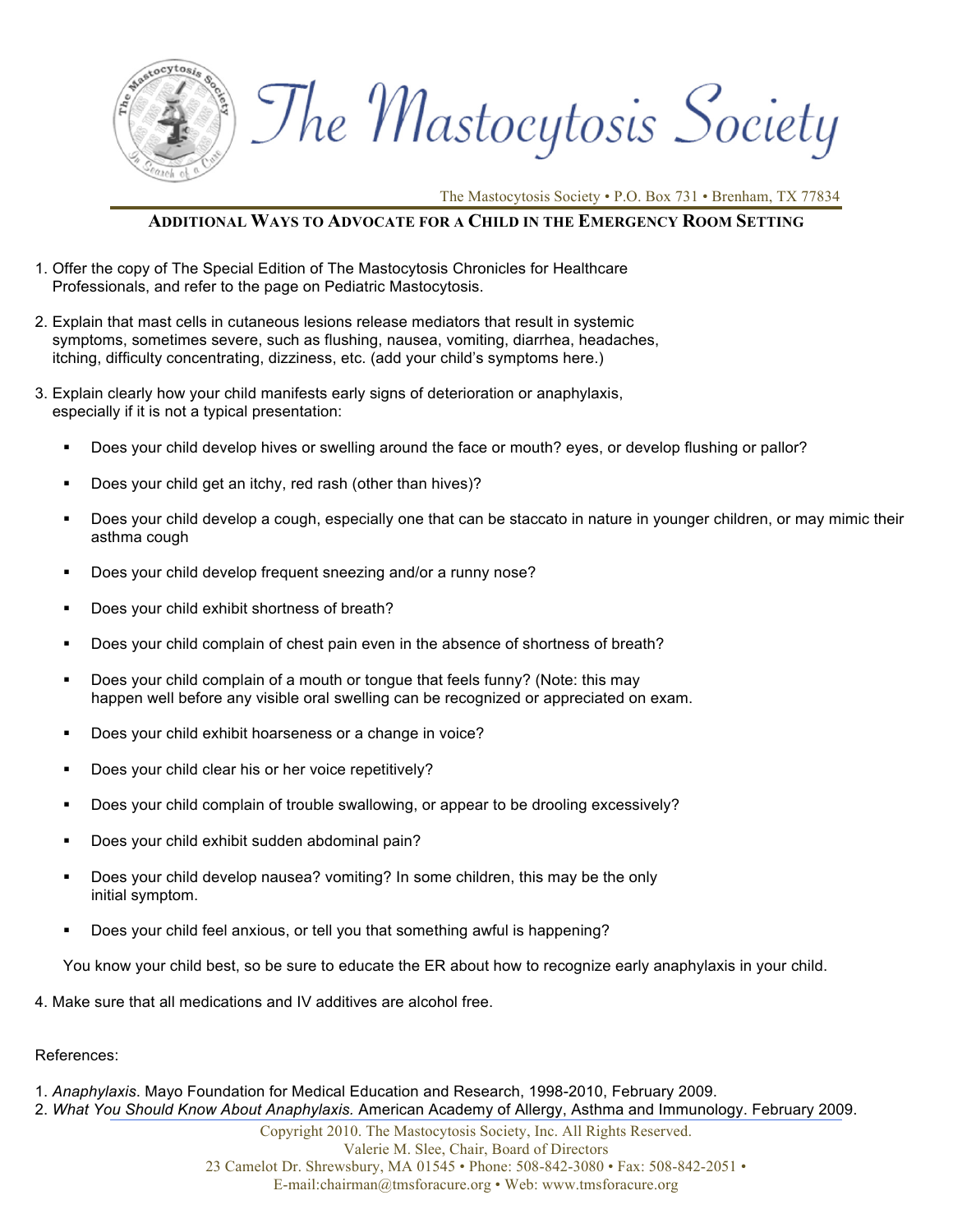## **WHAT YOU SHOULD KNOW ABOUT ANESTHESIA – IT COULD SAVE YOUR LIFE**  *Nancy Gould and Regis (Gigi) Park*

#### **INTRODUCTION**

Surgery is a stressful experience. For a patient with mast cell disease, that stress is compounded by the possibility of complications including anaphylaxis, cardiovascular collapse, increased bleeding and even death. Therefore, general anesthesia is considered a high-risk procedure in patients with mast cell disease. It is critical that all members of the patient's operating team take proper precautions before, during, and after surgery to protect against potentially life-threatening mast cell activation.

#### **PLANNING FOR SURGERY SHOULD BEGIN AS SOON AS THE NEED FOR SURGERY ARISES**

It is imperative that good communication is established between the patient, referring physician, surgeon, anesthesiologist, nurses, and all others involved in the patient's care before, during, and after surgery. The surgeon must be aware of the patient's mast cell disease and inform themselves of the measures necessary to keep the patient as free of symptoms as possible. Additionally, the patient should contact the anesthesiologist assigned to their care as soon as possible after surgery has been scheduled. Both regional and general anesthetics can cause lifethreatening complications. An experienced anesthesiologist is aware of medications known to cause mast cell degranulation and medications that stabilize mast cells. If the patient is satisfied that their anesthesiologist fully understands the importance of planning around the mast cell disease, it will go a long way toward calming the patient, which in turn may reduce mast cell mediator release.

Symptoms should be as well-controlled as possible in the days prior to surgery. The patient should carefully avoid known triggers of mast cell activity and should take their medications as prescribed. Those medications include H1 and H2 histamine receptor blockers such as Allegra (H1) and Zantac (H2). A mast cell stabilizer such as disodium cromoglycate or ketotifen, and medications targeting other mast cell mediators should be taken regularly if they are part of the patient's normal drug regimen.

The patient's complete medication list should be reviewed by the surgical team prior to surgery and any necessary medication changes should be thoroughly discussed with the patient. For example, if the patient regularly takes a medication in the family known as beta blockers for blood pressure or heart rate abnormality, a change to another drug should be considered well before surgery is scheduled. Beta blockers are generally avoided in people with mast cell disease undergoing surgery because they interfere with an important natural control of mast cell activation. These drugs may also interfere with the use of epinephrine, which may be required if the patient has a major release of mast cell mediators resulting in low blood pressure during surgery. Other drugs that may interfere with control of blood pressure during surgery must be carefully reviewed by the patient's physician before the surgery.

It may be necessary to perform a "graded challenge" procedure in the hospital under the supervision of an allergist and an anesthesiologist for certain medications if there is no history of exposure to that medication. This procedure usually starts with scratching the skin with a small amount of medication followed by injection of increasing amounts with careful monitoring after each injection. Resuscitation equipment and drugs including epinephrine must be readily available during the procedure.

#### **PRECAUTIONS TAKEN IN THE HOURS PRIOR TO SURGERY WILL HELP THE PATIENT GO INTO SURGERY IN THE BEST POSSIBLE CONDITION**

For pre-operative control of anxiety and the reduction of mast cell activity, drugs in the valium family (diazepam, midazolam, lorazepam) are usually effective. Some procedures require the patient not to take anything by mouth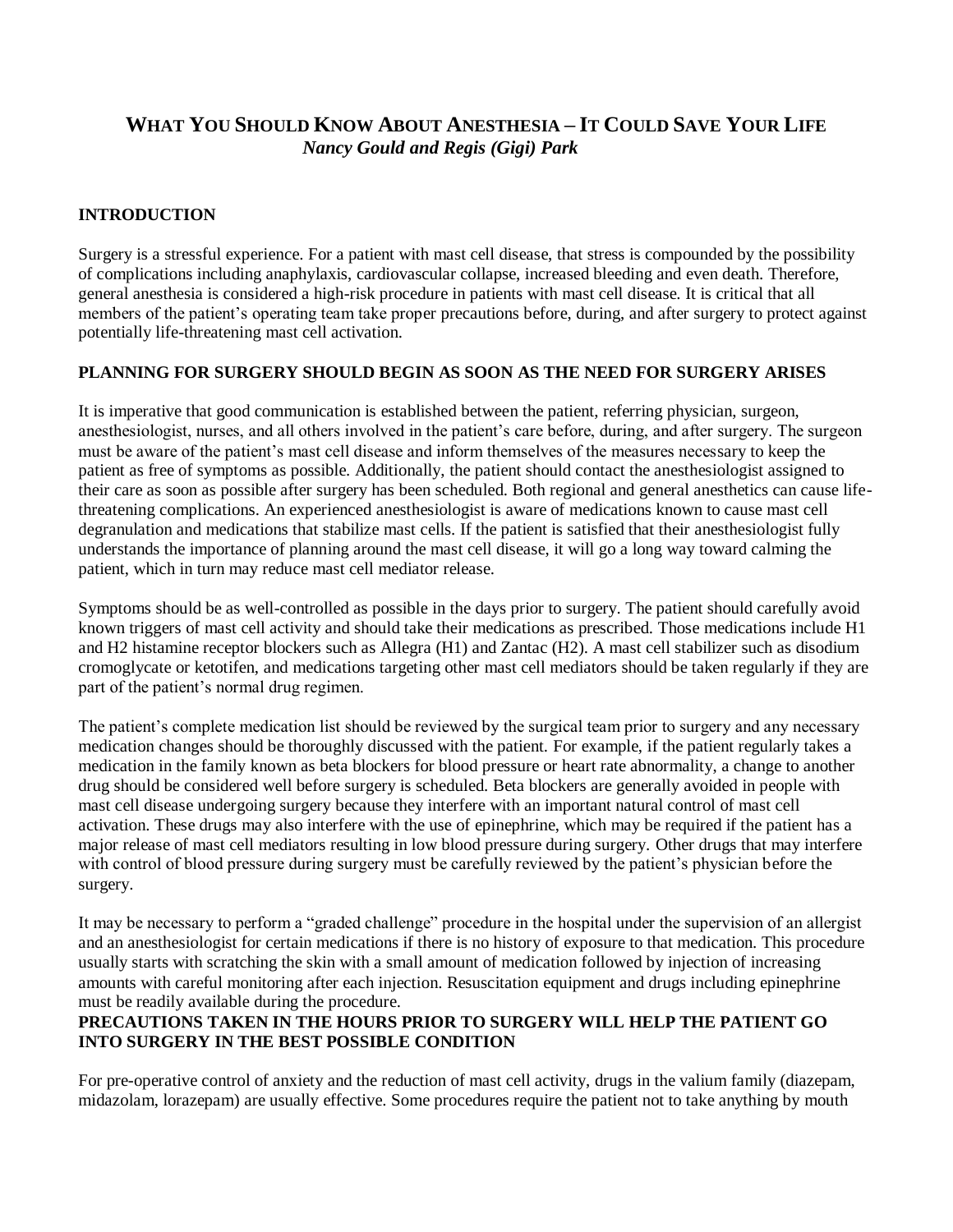including medications after midnight of the night before the surgery. In this case, H1 and H2 blockers should be administered intravenously prior to the surgery. The use of corticosteroids, such as prednisone, has also been suggested although there is no evidence that the short-term use of steroids reduces the ability of mast cells to release the chemicals contained in their granules. However, corticosteroids may reduce the extent of other inflammatory reactions that result from mast cell activation.

A tube may be inserted into an artery and attached to a device allowing the anesthesiologist to vigilantly monitor blood pressure without having to periodically inflate a blood pressure cuff. In addition, a tube is inserted into a vein and securely taped in place**,** with intravenous (IV) fluids running to keep the patient well-hydrated in all surgeries involving general anesthesia or conscious sedation. This tube will also make it possible to immediately administer any emergency medications that may be needed.

In the operating room, the patient should not be allowed to become either too cold or over-heated. Warm blankets should be used, and all IV fluids should be warmed before they are given. In addition, there should be a minimum of noise and bustle around the patient prior to the administration of the anesthetic in order to reduce the possibility of anxiety-triggered mast cell mediator release.

#### **EMERGENCY SURGERY**

An emergency situation may arise in which a person with mast cell disease requires immediate surgery. Wearing a MedicAlert bracelet could be a life-saver if this happens. Inscriptions vary depending upon the patient's specific needs, but generally include the patient's diagnosis and drug sensitivities. Emergency response team members can access more detailed information 24 hours a day, 7 days a week from the MedicAlert organization by dialling the toll-free number on the bracelet. MedicAlert is a non-profit organization serving patients world-wide. There are nominal membership and annual fees with financial assistance available for those in need. For more information, please visit [www.medicalert.org](http://www.medicalert.org/) or dial 888-633-4298 within the U.S. or 209-668-3333 from outside the U.S.

Alternatively, there are several companies that manufacture and inscribe medical identification jewellery. These products are available on the internet and are also carried by some jewellery stores and pharmacies. It may be wise to select jewellery which provides space for a miniature version of the patient's medical history (often supplied by the manufacturer as part of the cost) in addition to the inscription. Although these companies do not have a 24 hour information center, they do not require membership or annual fees and may be preferable for some patients.

It may also be helpful for mast cell patients to carry with them at all times emergency information, written on their physician's letterhead, which contains a list of current medications and other instructions for treatment in the event of severe symptoms.

#### **DURING SURGERY**

Constant attention from the anesthesiologist is required for the safety of a patient with mast cell disease during surgery, as some of the early symptoms of mast cell mediator release such as flushing, hives, and early signs of obstructed breathing can be masked by the surgical drapes covering much of the patient's skin and by the use of an airway tube during anesthesia.

Should anaphylaxis occur during surgery, the drug thought to be responsible should be discontinued immediately and epinephrine should be administered. Airway support with 100% oxygen, IV replacement fluids to compensate for dilated blood vessels, H1 and H2 antihistamines, bronchodilators, and corticosteroids may also be given. Continuous IV epinephrine and other "vasopressor drugs" may be necessary to keep blood pressure from falling. However, it is important to keep in mind that not all hypotensive episodes during surgery are due to mast cell degranulation and anaphylaxis. A serum tryptase level obtained during the hypotensive episode and its comparison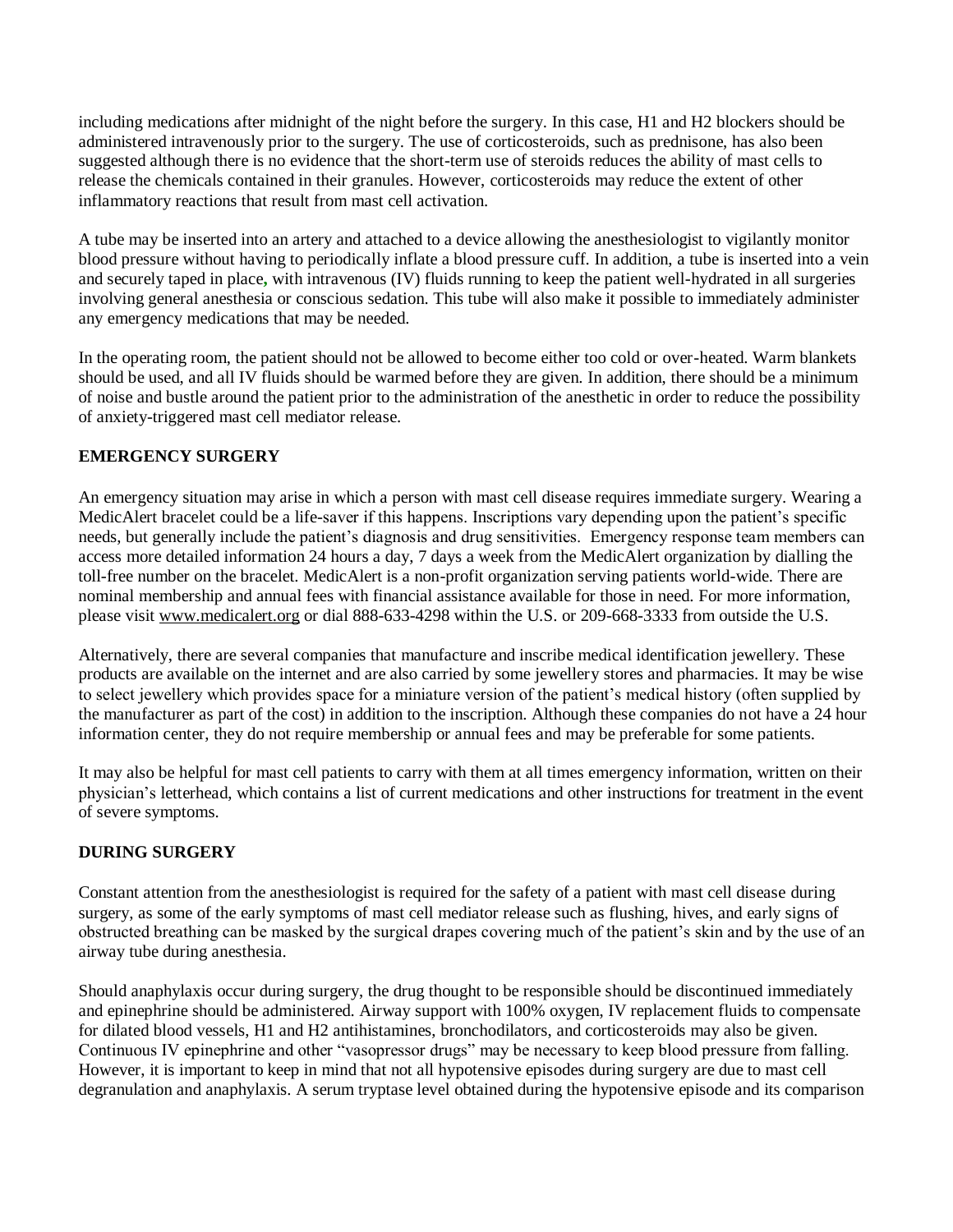with pre-surgery or "baseline" level may be helpful to determine whether the episode is due to mast cell degranulation.

#### **DRUGS**

Records from prior surgeries should be examined and drugs tolerated in those procedures should be preferred if possible. Prior to the administration of any drugs associated with surgery, it is important that an IV is running, that epinephrine is available for immediate intramuscular (IM) or IV administration, and that emergency equipment is easily accessible in case of an adverse reaction.

IV preparations without preservative should be used.

Drugs to avoid include ethanol, dextran, and non-steroidal anti-inflammatory drugs (NSAIDs) such as ibuprofen and toradol (unless the patient is already successfully taking a drug in this family), polymyxin B, amphoteracin B, quinine, dextromethorphan, α-adrenergic blockers, β-adrenergic blockers, and anticholinergic drugs as well as drugs mentioned in specific categories below.

**Local anesthetics –** True allergic reactions to local anesthetics resulting from mast cell degranulation are thought to be rare. Skin testing and graded challenge protocols have been published and may be administered by an allergist prior to the surgery if questions arise regarding the safe use of a local anesthetic in a patient. If possible, preservative-free local anesthetic should be used in these tests, as the preservative often present in local anesthetics can cause a mast cell reaction. In general, local anesthetics in the "ester" group should be avoided. This group includes procaine, chloroprocaine, tetracaine, and benzocaine. Anaphylactic reactions to local anesthetics in the "amide" group are rare. This group includes lidocaine, mepivacaine, prilocaine, bupivacaine, levobupivacaine, and ropivacaine.

**Muscle relaxants -** Muscle relaxants are the most likely group of the anesthetic drugs to cause anaphylaxis. Succinylcholine, D-tubocurarine, metocurine, doxacurium, atracurium, and mivacurium are more likely to cause a severe reaction than rocuronium or the so-called nondepolarizing muscle relaxants such as pancuronium or vercuronium. Some studies have reported increased numbers of anaphylactic reactions to rocuronium, however, so it may not be appropriate as the first choice for patients with mast cell disease.

 **Induction drugs -** These are medications given to initiate anesthesia. It is rare for mast cell activation to occur in response to the use of propofol, ketamine, or the benzodiazepine drugs such as midazolam.

**Inhaled anesthetics -** Sevoflurane is an inhibitor of mast cell activation and is less likely to cause liver damage than other inhaled anesthetics in this family.

**Opiates and opioids -** Oral opioid drugs for pain relief may be tolerated by some mast cell disease patients, but their use should be approached with caution, beginning with very small doses. All drugs in this category are capable of causing mast cell mediator release.

#### **SUMMARY**

Surgery for a person with mast cell disease involves exposure to drugs and conditions that may trigger extensive mast cell degranulation. It should be emphasized that it is often impossible to predict or avoid the risk of adverse events which may occur in surgery due to the administration of drugs and the procedure itself. The risk can be reduced, though, if the mast cell disease is brought to the attention of everyone involved in the patient's care and measures are taken to reduce the possibility of mast cell mediator release. Careful planning is important, beginning from the time a need for surgery has been defined and continuing through the immediate pre-operative period, anesthesia, surgery, and recovery. The choice of drugs is of major importance, and the anesthesiologist, the